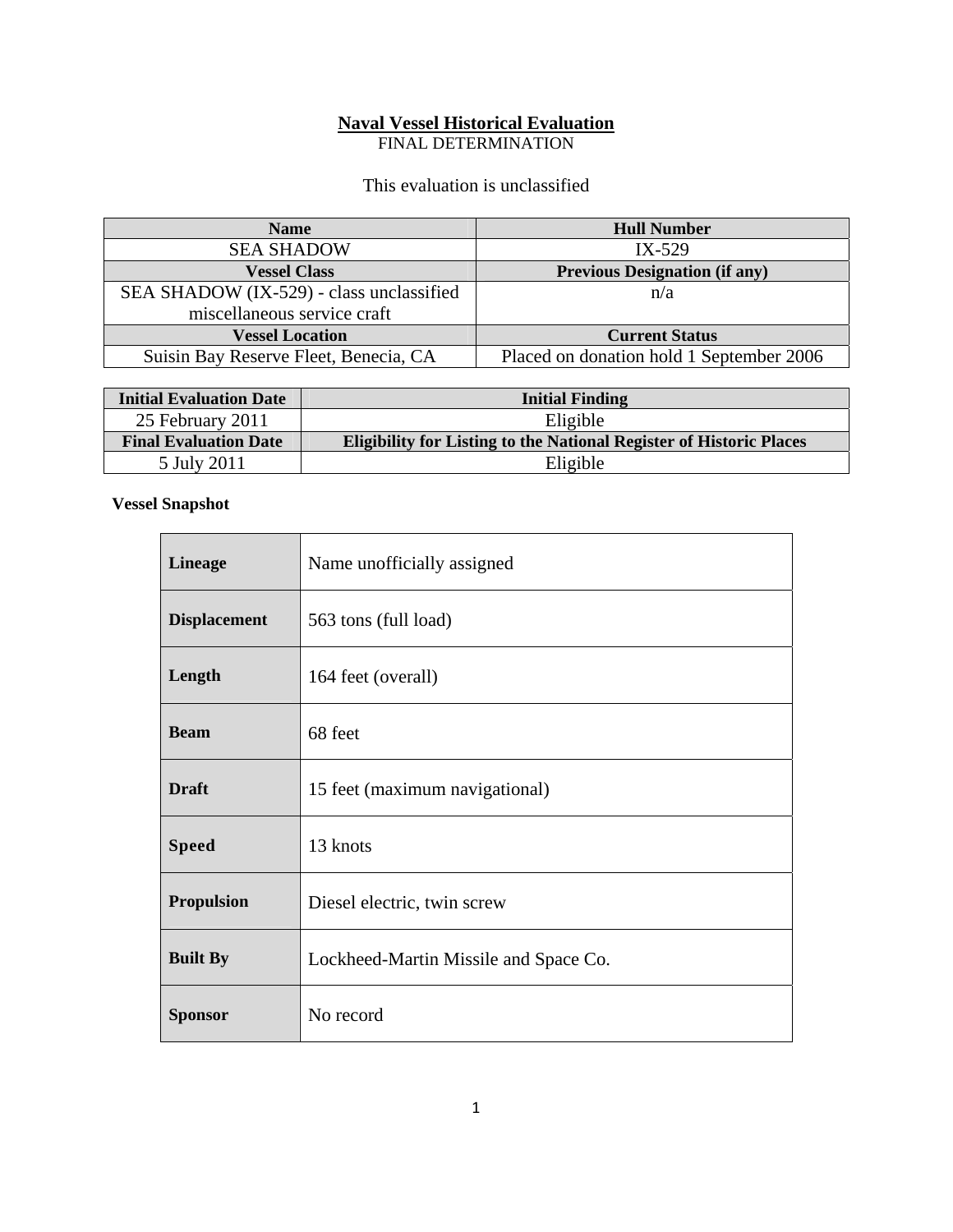| <b>Delivered</b>      | 1 March 1985     |
|-----------------------|------------------|
| <b>Commissioned</b>   | Not applicable   |
| <b>Decommissioned</b> | Not applicable   |
| <b>Inactivated</b>    | No date provided |
| <b>Stricken</b>       | 22 August 2006   |

### **Vessel History**

| <b>Deployment</b><br><b>Summary</b> | As non-commissioned service craft, was not required to submit command<br>history report/command operations report |
|-------------------------------------|-------------------------------------------------------------------------------------------------------------------|
| <b>Awards</b>                       | None                                                                                                              |
| <b>Noteworthy</b><br><b>Events</b>  | Vessel used as test platform                                                                                      |
| DANFS* Entry                        | In early stages of preparation                                                                                    |

\**Dictionary of American Naval Fighting Ships*

## **Criteria Evaluation**<sup>1</sup>

| Was the vessel awarded an individual            | N <sub>o</sub> |
|-------------------------------------------------|----------------|
| <b>Presidential Unit Citation? (A</b>           |                |
| <b>Presidential Unit Citation is awarded to</b> |                |
| military units that have performed an           |                |
| extremely meritorious or heroic act,            |                |
| usually in the face of an armed enemy.)         |                |
| ii. Did an individual act of heroism take       | No             |

<sup>1</sup> Evaluation conducted using triggers established for naval vessels in *Program Comment for the Department of Navy for the Disposition of Historic Vessels*, issued by the Advisory Council for Historic Preservation on 15 March 2010.